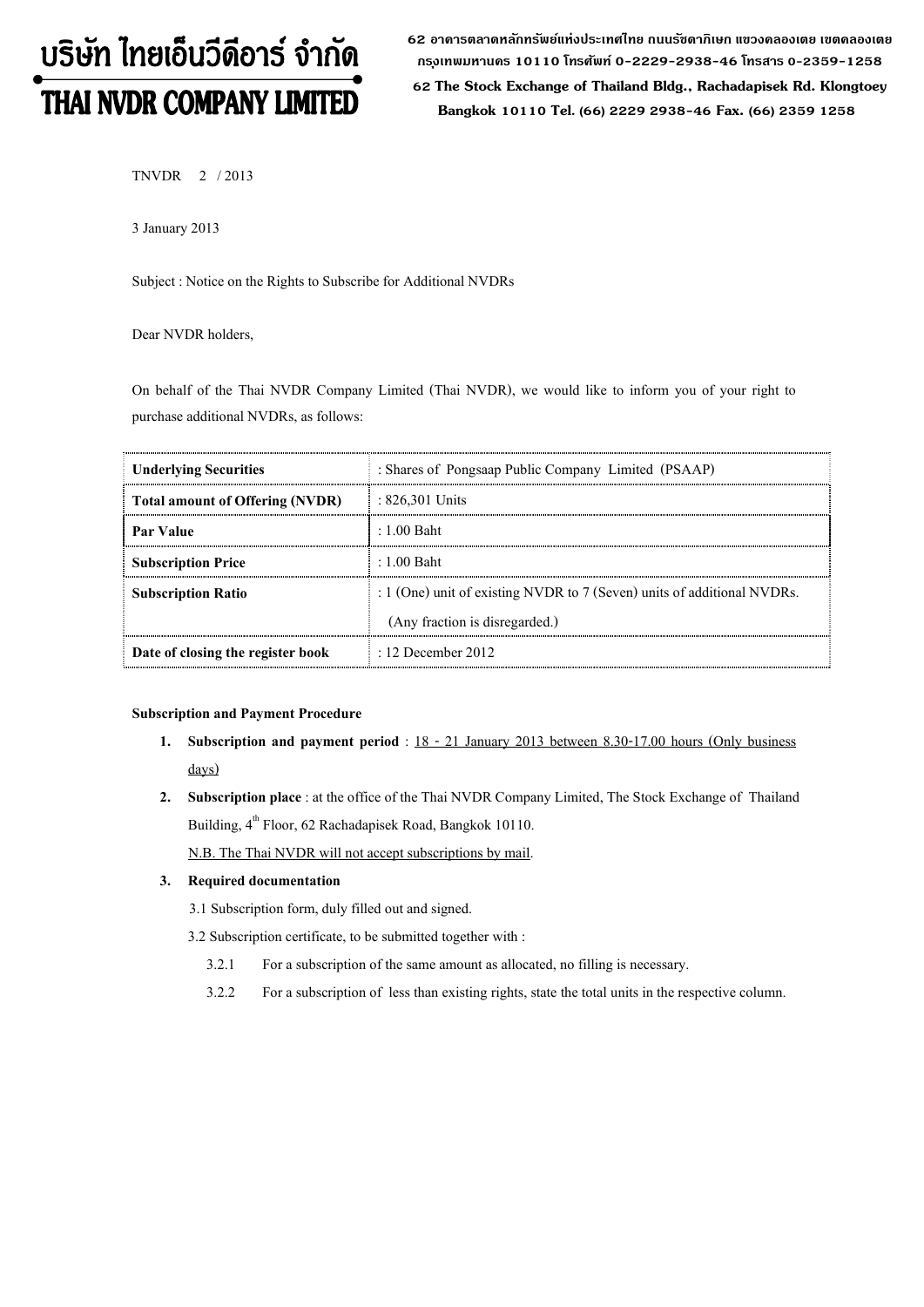## **4. Payment**

**Subscription for full entitlement or less than the entitlement**, please make payment by one check or one cashier check which is collectable through clearing house in Bangkok. The check or cashier check shall be dated from 18 - 21 January 2013. Indicate the subscription date and make it payable to *"Pongsaap Public Company Limited for Share Subscription"*

**5.** If NVDR holders fail to exercise their rights or make a payment within the allotted time schedule, or the check or cashier check is not honored, it shall be deemed that such NVDR holders do not wish to exercise their subscription rights. Thai NVDR shall thus regard the subscription as being void.

Should you need any further information, please do not hesitate to contact Thai NVDR Company Limited at 02-229-2800 Ext. 2938-46.

Sincerely yours,

Thai NVDR Company Limited

Proham Clorchayn

(Pichaya Chomchaiya) Head Depository Department The Stock Exchange of Thailand

Enclosure : 1. Subscription Form for NVDR Right Issues 2. Subscription Certificate